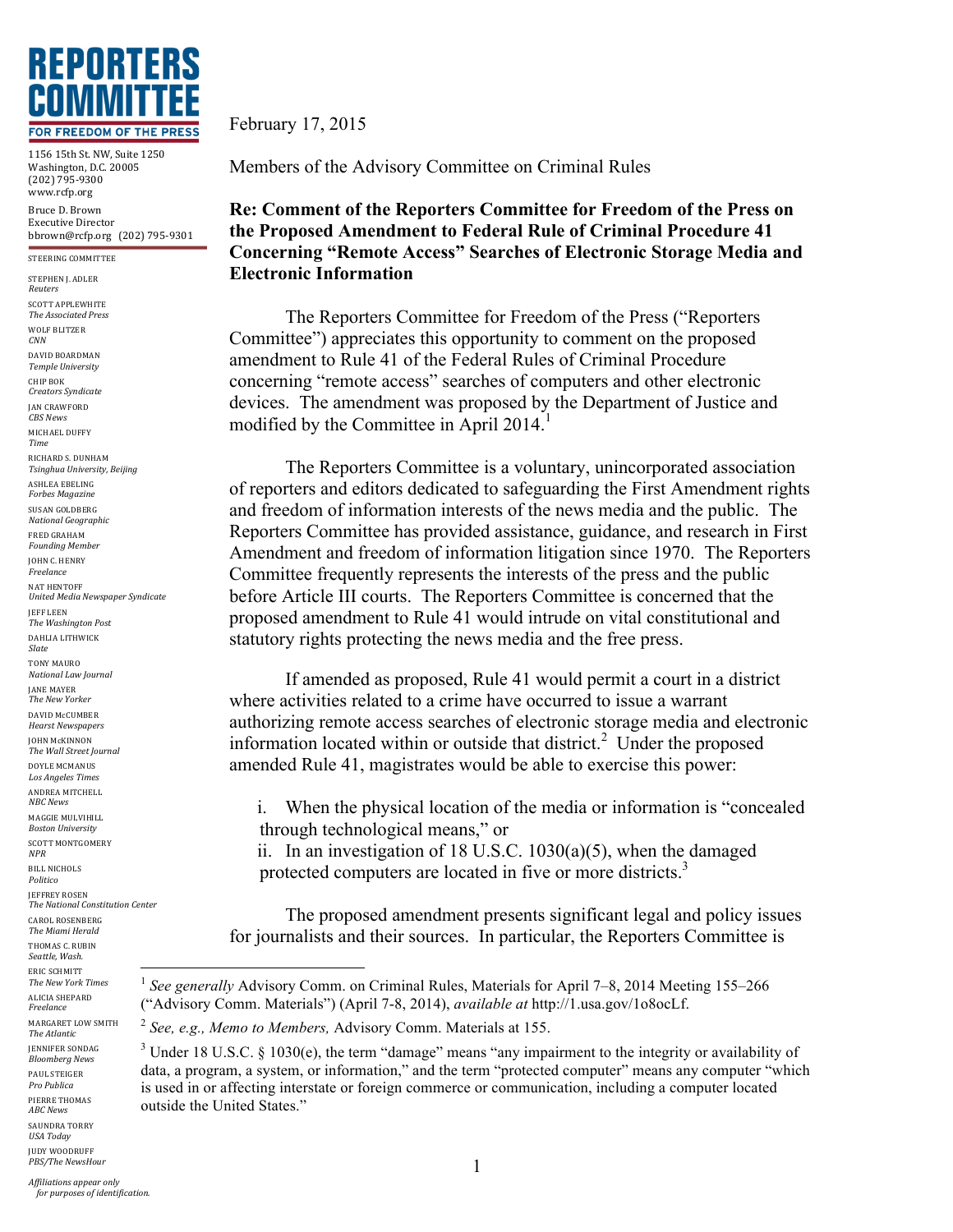concerned about the vague definition of remote access, which could reveal sensitive journalist-source communications; language such as "concealed through technological means," which may lead to the potential targeting of journalists who use anonymization tools in connection with newsgathering, including to protect their communications with sources; and the absence of language that would prevent law enforcement from impersonating the news media when it seeks to carry out remote access searches.

Of particular concern is the inability of law enforcement officials to know, before applying for a warrant under the proposed amendment to Rule 41, whether the computer or electronic storage medium that is the target of a search belongs to a journalist using an anonymization tool in connection with newsgathering. Computers and electronic storage devices such as hard drives, cell phones, and cloud storage are integral to the modern journalistic profession. As the Supreme Court has recognized, digital devices such as cell phones "are capable of storing and accessing a quantity of information, some highly personal, that no person would ever have had on his person in hard-copy form."<sup>4</sup> Searching electronic storage devices for evidence of a crime is akin to simultaneously rifling through a journalist's "cameras, video players, rolodexes, calendars, tape recorders, libraries, diaries, albums, televisions, maps, or newspapers."<sup>5</sup>

Indeed, any search of a journalist's computer or other electronic devices implicates the Privacy Protection Act of 1980 ("PPA"), which prohibits searches and seizures of work product and documentary materials held by a person with "a purpose to disseminate to the public a newspaper, book, broadcast, or other similar form of public communication," with a few expressly enumerated, and very narrow, exceptions.<sup>6</sup> Searches of reporters' electronic devices also implicate the First Amendment rights of the press.

Rule 41 may "not modify any statute regulating search or seizure."<sup>7</sup> As a practical matter, however, the proposed amendment to the Rule places journalists' statutory and constitutional rights at risk by sanctioning the remote access of electronic devices to search for evidence of a crime without requiring that any determination be made prior to such a search as to whether the targeted devices are being used for newsgathering. To be in accord with the PPA and the First Amendment, any amendment to Rule 41 that is intended to allow for remote access searches by law enforcement must ensure that such searches will not compromise the work product and communications of journalists who may use anonymization tools in connection with newsgathering, including to protect the identities of and their communications with confidential sources.

As the Committee considers this amendment, it must take into account that the language and vagueness of the proposed Rule creates serious, far-reaching threats to the constitutional, common law, and statutory rights that protect journalists and media in the

 <sup>4</sup> *Riley v. California,* 134 S. Ct. 2473, 2490.

 $<sup>5</sup>$  *Id.* at 2496–97 (Alito, J., concurring).</sup>

<sup>6</sup> 42 U.S.C. § 2000aa.

 $<sup>7</sup>$  Fed. R. Crim. P. 41(a).</sup>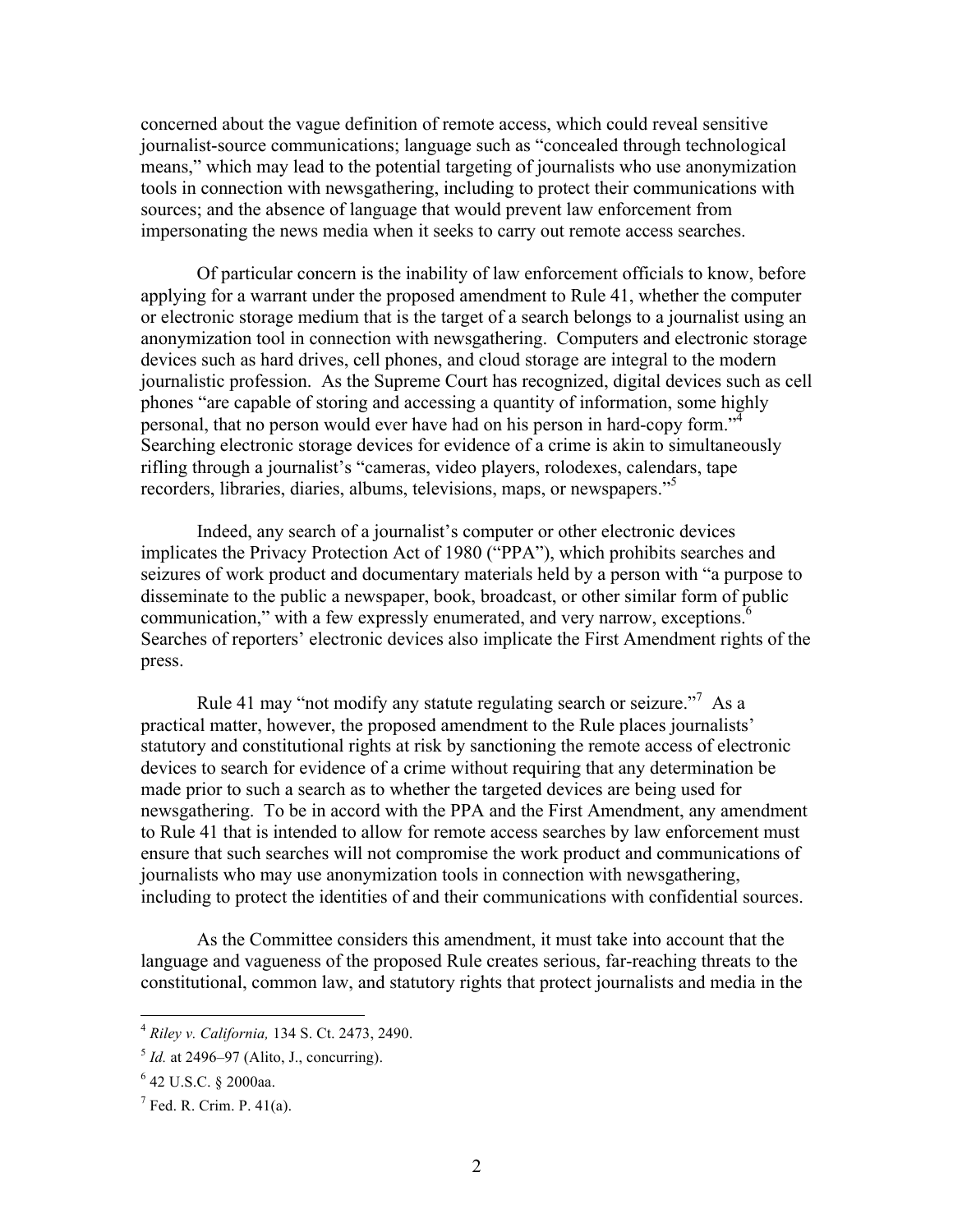United States. Indeed, because the proposed amendment to Rule 41 would substantially abridge and modify essential rights under the PPA and the First Amendment, these issues are beyond the scope of the Federal Rules of Procedure, and any potential changes should be addressed by Congress.<sup>8</sup> We urge the Committee to reject the proposed amendment to Rule 41 in full.

## I. **The proposed amendment to Rule 41 offers insufficient safeguards for newsgathering and other First Amendment-protected activity.**

Remote-access searches of journalists' computers can reveal a variety of confidential information, including lists of contacts, work product, and reporter-source communications. While the Constitution, common law, and statute protect against needless searches targeting the news media, the proposed amendment to Rule 41 would allow the government to circumvent those restrictions when it comes to journalists employing anonymization tools to protect their own privacy and that of their sources.

A. The First and Fourth Amendments and the PPA protect journalists against searches of their communications and work product.

The Fourth Amendment prohibition on unreasonable searches of "persons, houses, papers, and effects" arose from a long list of abusive practices in the colonial era, many of which targeted printers and publishers of dissenting publications.<sup>9</sup> As a result, the Fourth Amendment's roots are intertwined with the First Amendment's guarantees of free speech and a free press. Indeed, the history of the Fourth Amendment is "largely a history of conflict between the Crown and the press."<sup>10</sup>

Because of the historic link between the First and Fourth Amendments, the Supreme Court found in *Zurcher v. Stanford Daily* that where materials to be searched or seized "*may be protected by the First Amendment*, the requirements of the Fourth Amendment must be applied with 'scrupulous exactitude.<sup>'"11</sup> The Fourth Amendment case law relied upon in *Stanford Daily* also calls for "consideration of First Amendment values in issuing search warrants."<sup>12</sup> The Government has proposed that the amended Rule "does not address any constitutional questions" regarding whether a given search is constitutional under the Fourth Amendment.13 However, neither the Government nor the Committee have addressed the difficulty of considering First Amendment values in the context of a remote access search, as *Stanford Daily* makes clear is mandated by the Constitution.

 <sup>8</sup> *See Sibbach v. Wilson & Co.*, 312 U.S. 1, 10 (1941).

<sup>9</sup> U.S. Const. amend. IV; *see also, e.g.*, *Entick v. Carrington*, 19 How. St. Tr. 1029 (1765) (dismissing a general warrant against a dissenting printer); *Wilkes v. Wood*, 19 How. St. Tr. 1153 (1763) (same).

<sup>10</sup> *Stanford v. Texas*, 379 U.S. 476, 482 (1965).

<sup>&</sup>lt;sup>11</sup> *Zurcher v. Stanford Daily*, 436 U.S. 547, 564 (1979) (emphasis added).

 $12$  *Id.* at 565.

<sup>&</sup>lt;sup>13</sup> Advisory Comm. Materials at 158.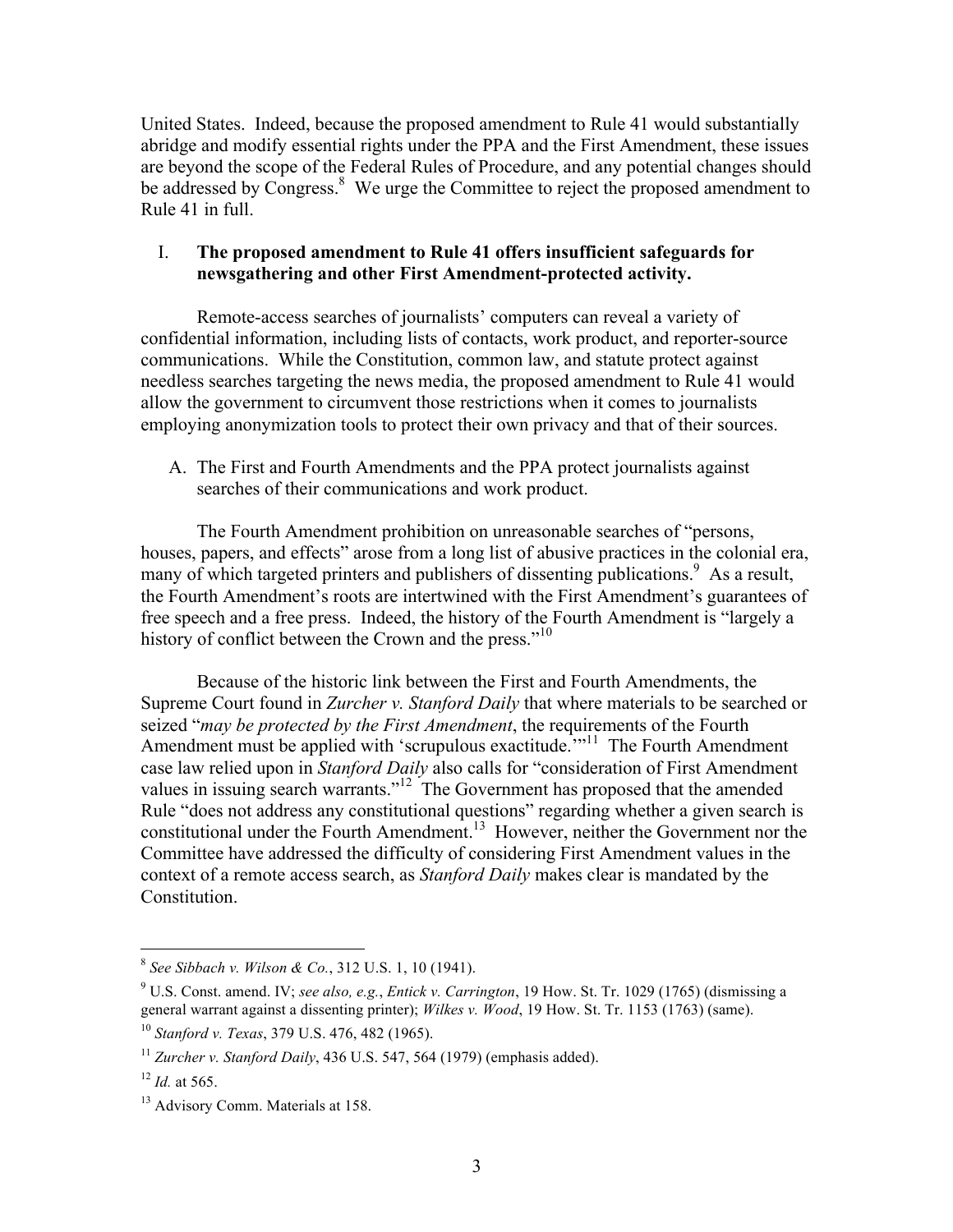Remote access searches of journalists' computers and electronic storage media raise statutory questions as well. The proposed amendment to Rule 41 would permit law enforcement to obtain a remote access warrant to search for evidence of crime. With quite limited exceptions, the PPA bars such searches when the documents to be searched for or seized are related to newsgathering.<sup>14</sup> The PPA was enacted in response to *Stanford Daily*, in which the Supreme Court ruled that the Fourth Amendment's requirements of probable cause, particularity, and reasonableness "should afford sufficient protection against the harms that are assertedly threatened by warrants for searching newspaper offices."<sup>15</sup> Congress disagreed that Fourth Amendment safeguards were sufficient to protect First Amendment activity. Recognizing the "threat that *Stanford Daily* poses to the vigorous exercise of First Amendment rights," Congress prohibited searches for "work product materials possessed by a person reasonably believed to have a purpose to disseminate to the public a newspaper, book, broadcast, or other similar form of public communication."<sup>16</sup> Congress also barred searches for "documentary materials" possessed for the same purpose.<sup>17</sup>

The PPA "affords the press and certain other persons not suspected of committing a crime with protections not provided currently by the Fourth Amendment."18 Thus, it protects journalists who may possess evidence of a crime, but who are not themselves suspected of criminal activity. The proposed amendment to Rule 41 contravenes these protections insofar as it would permit "remote access searches" for work product or documentary materials without any investigation into or determination as to whether those materials are possessed in connection with a purpose to publish or communicate.<sup>19</sup> Those searches could reveal the identities of journalists' confidential sources and the contents of sensitive reporter-source communications, among other newsgathering material, and thus interfere with the flow of information to the public.

B. Remote access searches can unmask reporters' confidential sources and communications.

Many significant pieces of American journalism have relied heavily on confidential sources. The *New York Times* used such contacts to break the story that the NSA had an illegal wiretapping program that monitored phone calls and email messages

 <sup>14</sup> 42 U.S.C. § 2000aa; *see also Guest v. Leis*, 255 F.3d 325, 340 (6th Cir. 2001). The statutory definition of "documentary materials" is "materials upon which information is recorded," and "includes, but is not limited to, written or printed materials, photographs, motion picture films, negatives, video tapes, audio tapes, and other mechanically, magnetically, or electronically recorded cards, tapes, or discs."

<sup>15</sup> *Stanford Daily*, 436 U.S. at 565.

 $1642$  U.S.C. § 2000aa(a).

 $17$  42 U.S.C. § 2000aa(b).

 $18$  S. Rep. No. 96–874, at 4 (1980).

 $19$  The PPA requires a "reasonable investigation" of an entity before a search in order to ensure that the entity does not possess the sought-after materials in connection with a purpose to distribute a communication to the public. *See, e.g.*, *Steve Jackson Games, Inc. v. Secret Service*, 816 F. Supp. 432, 440–41 (W.D. Tex. 1993) (finding the Secret Service liable for PPA violations in part because it failed to "make a reasonable investigation" of a publisher before it seized the publisher's work product).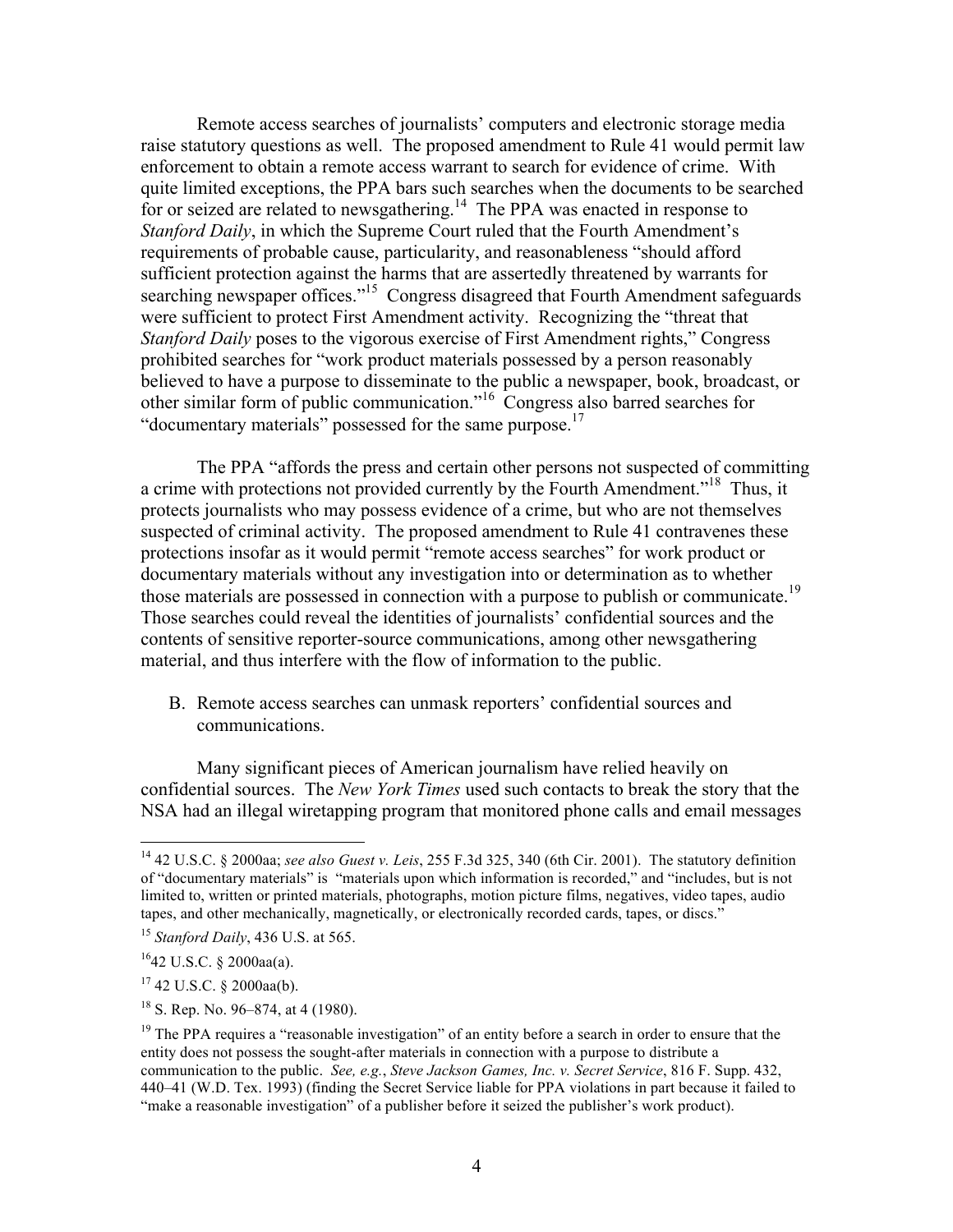involving suspected terrorist operatives without the approval of federal courts.<sup>20</sup> The *Times* also used confidential sources to report on the waterboarding and other so-called "enhanced interrogation techniques" that terrorism suspects in U.S. custody have faced. $2<sup>1</sup>$ The *Washington Post* relied on confidential government sources, among others, to break the story of the Central Intelligence Agency's use of "black sites," a network of secret prisons for terrorism suspects.<sup>22</sup> The identities of confidential sources like these could be easily obtained and revealed if law enforcement uses remote access to search a journalist's device.

The proposed amendment to Rule 41 offers no protections for these confidential documents and communications. By broadening federal law enforcement's ability to search journalists' work product, communications, and contacts remotely, without probable cause to suspect them of a crime, the proposed amendment to Rule 41 would significantly chill reporter-source communications, contrary to the public interest in government accountability. As the Supreme Court has recognized, "Awareness that the Government may be watching chills associational and expressive freedoms.<sup>323</sup> In other contexts, journalists have reported that the knowledge of call metadata monitoring has made sources unwilling to speak to them, even on unclassified matters.<sup>24</sup> And elsewhere, the use of remote monitoring of reporters' satellite phones may have put those reporters' lives at risk.<sup>25</sup> If anonymization tools placed reporters at greater risk of being targeted by law enforcement, reporter-source communications would suffer, impeding newsgathering as a result.

Under the proposed amendment to Rule 41, those journalists who are adopting new encryption and anonymization technologies in order to safeguard their sources and materials are at particular risk. Journalists routinely use anonymization tools to safeguard their sources and communications. Encryption helps journalists protect the content of their communications by scrambling the information in a way that only allows intended recipients to read it. Journalists can use encryption to prevent outside parties from reading or listening to a variety of digital communications by encrypting Internet traffic

 <sup>20</sup> *See, e.g.,* James Risen & Eric Lichtblau, *Bush Lets U.S. Spy on Callers Without Courts*, N.Y. Times (Dec. 16, 2005), *available at* http://nyti.ms/neIMIB.

<sup>21</sup> *See, e.g.*, Scott Shane, David Johnston, James Risen, *Secret U.S. Endorsement of Severe Interrogations*, N.Y. Times (Oct. 4, 2007), *available at* http://nyti.ms/1dkyMgF.

<sup>22</sup> *See, e.g.,* Dana Priest, *CIA Holds Terror Suspects in Secret Prisons*, Wash. Post (Nov. 2, 2005), *available at* http://wapo.st/Ud8UD.

<sup>&</sup>lt;sup>23</sup> *United States v. Jones*, 132 S.Ct. 945, 956, 565 U.S. (2012) (slip op., at 3) (Sotomayor, J., concurring).

<sup>&</sup>lt;sup>24</sup> In a report that former *Washington Post* executive editor Leonard Downie Jr. wrote for the Committee to Protect Journalists, numerous journalists said surveillance programs and leak prosecutions deter sources from speaking to them. Comm. To Protect Journalists, *The Obama Administration and the Press: Leak investigations and surveillance in post-9/11 America* 3, Oct. 10, 2013, http://bit.ly/1c3Cnfg; *see also With Liberty to Monitor All: How Large-Scale Surveillance is Harming Journalism, Law and American Democracy* 25, Human Rights Watch (July 2014), http://bit.ly/1uz3CL1.

<sup>25</sup> *See, e.g.*, Rod Nordland and Alan Cowell, *Two Western Journalists Killed in Syria Shelling*, N.Y. Times (Feb. 22, 2012), *available at* http://nyti.ms/19leEe6 (reporting that journalists killed in Syria may have been targeted by government forces who traced their satellite phones).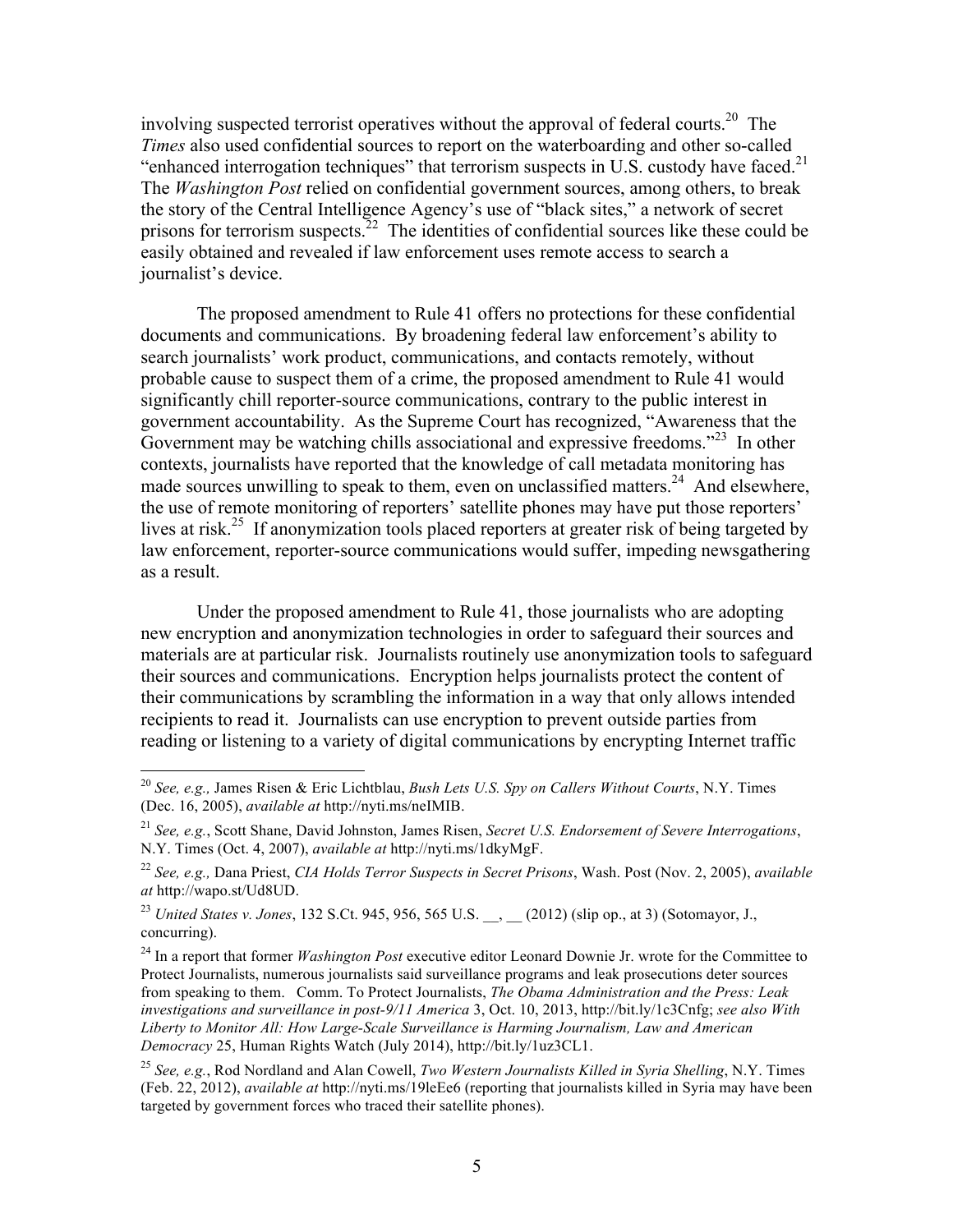and stored data. Sophisticated systems can even mask who is communicating with whom, or that any communication took place at all. Reporters use encryption to protect themselves, their sources, and the newsgathering process. These practices are likely to become increasingly prevalent as journalists become more aware of the threats insecure communications pose to their sources, communications, and work product.

To protect metadata—the data about data, including when and with whom a person is communicating—journalists need to use anonymity tools that hide the location and identity of the sender of a communication. One such tool, Tor, also protects communications and sources from passive Internet surveillance known as "traffic analysis" which can allow an outsider to ascertain who is talking to whom and thereby track interests and behavior.<sup>26</sup> Tor protects journalists from this surveillance by distributing journalists' transactions over several places on the Internet, so no single point can link the journalist to his or her destination.

Indeed, while remote access searches pose serious dangers to the confidentiality of reporter-source communications and to journalists' security, the proposed amendment to Rule 41 includes no protections whatsoever for journalists, reporters, or other nonsuspects who are engaged in First Amendment activity. The Reporters Committee urges the Committee to consider these important First Amendment values and reject the proposed amendment to the Rule.

The proposed amendment to Rule 41 would allow a judge to issue a warrant authorizing law enforcement "to use remote access to search electronic storage media and to seize or copy electronically stored information located within or outside that district." The proposed amendment and the proposed committee note do not define "remote access," although Department of Justice submissions to the Subcommittee on Rule 41 provide some explanation.28

Remote access searches could reveal the identities of sources and the contents of reporter-source communications in myriad ways. First, remote access searches can reveal a substantial amount of sensitive information on a person's electronic device, including contacts and geo-location information, a computer's MAC address, operating system, registered user of the operating system, and the address of the last website visited in the user's web browser, among other information.<sup>29</sup> This technology can also be used to remotely control communication devices such as webcams and microphones.<sup>30</sup>

The scope or extent of any remote access search involving the installation of malware could also make reporters' communications, contacts, and work product

 <sup>26</sup> *See, e.g.,* Tor: Overview, https://www.torproject.org/about/overview.html.en.

<sup>27</sup> *See, e.g.,* Proposed Amendments Materials at 338.

<sup>28</sup> *See generally* Advisory Comm. Materials at 179–235.

<sup>29</sup> *See, e.g.,* Kevin Poulson, *FBI's Secret Spyware Tracks Down Teen Who Made Bomb Threats*, Wired (July 18, 2007), *available at* http://wrd.cm/1v12K2D

<sup>30</sup> *See e.g.,* Craig Timberg and Ellen Nakashima, *FBI's search for 'Mo,' suspect in bomb threats, highlights use of malware for surveillance*, Wash. Post (Dec 6, 2013), *available at* http://wapo.st/1gdutVf.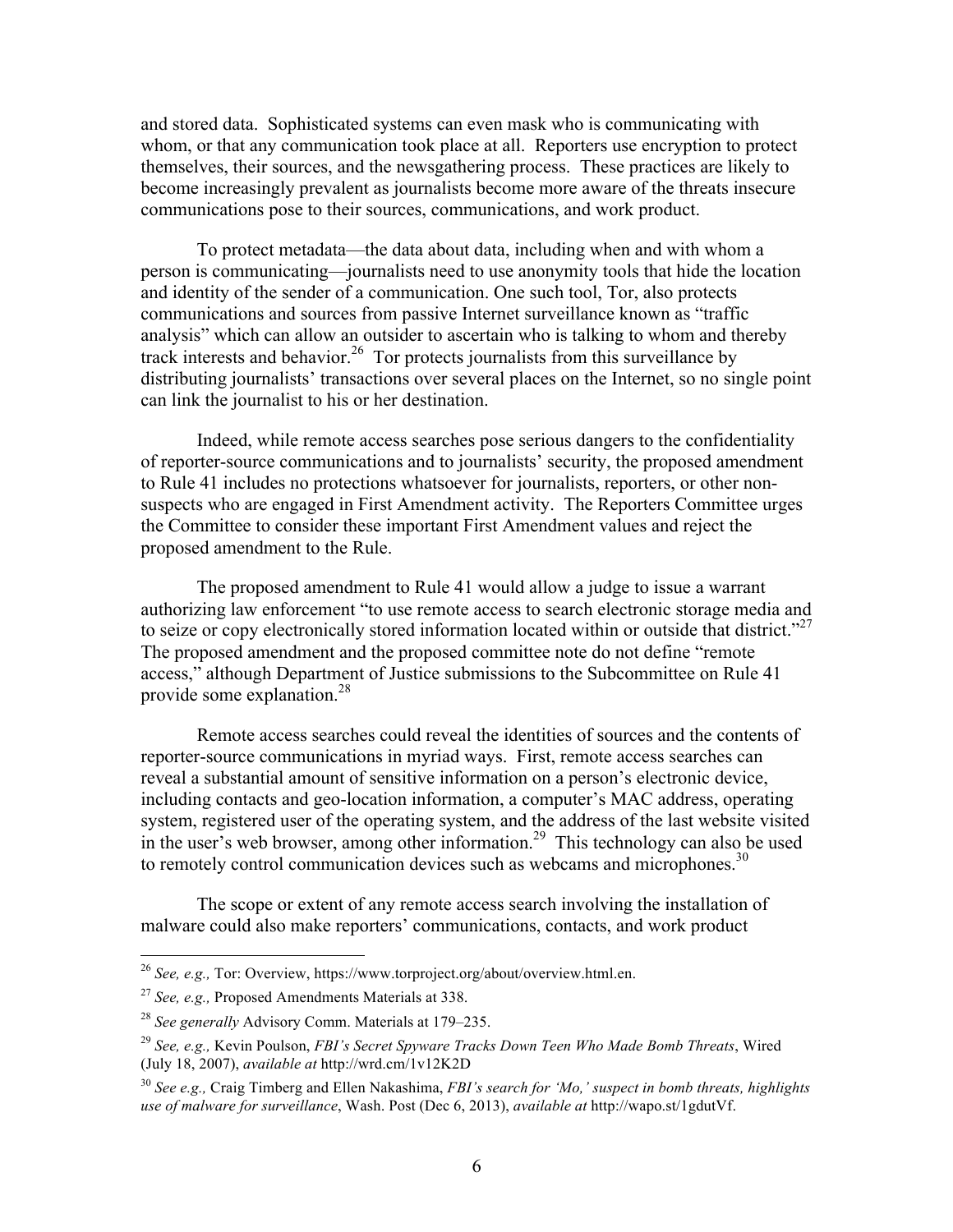susceptible to ongoing vulnerabilities. Since at least the early 2000s, federal law enforcement agencies have used sophisticated surveillance software in national security and criminal investigations to remotely access targeted computers.<sup>31</sup> Yet security flaws have been repeatedly discovered in popular interception and surveillance tools, leading to vulnerabilities that can be exploited by other adversaries.<sup>32</sup> In addition, once malware is released into the "wild" (i.e. where it is able to infect computers) it can be difficult to contain. It can collect information in an ongoing manner and outside the scope of the original purpose.<sup>33</sup> Security flaws such as these can put reporters and their sources at risk. $34$ 

C. The proposed amendment offers no protection to journalists who use anonymization tools to protect communications with and identities of sources

If the proposed amendment is adopted, a warrant could be issued to remotely search and seize or copy electronic media outside the district when the physical location of the media or information is "concealed through technological means."The Reporters Committee is concerned that this language, if adopted, will affect journalists who use encryption<sup>35</sup> and anonymity tools<sup>36</sup> to improve their own security and privacy and that of their sources.

The use of anonymization tools such as Tor has become a best practice for reporters to safeguard the confidentiality of their work product, communications, and sources. Prestigious journalism schools like Columbia University's Graduate School of Journalism and its Tow Center for Digital Journalism have conducted research into digital security practices for journalists, including how best to systematically integrate

 <sup>31</sup> *See e.g.,* Reuters, *FBI Sheds Light on 'Magic Lantern' PC Virus*, Reuters, (Dec. 13, 2001) *available at* http://usat.ly/1DCnsYg.

<sup>32</sup> *See, e.g.,* Craig Timberg, *German researchers discover a flaw that could let anyone listen to your cell calls,* Wash. Post (Dec. 18, 2014), *available at* http://wapo.st/1AkQ7zt; *see also* National Security Agency, DOCID No. 352694, Phone Freaks Can Invade Your Privacy (1976), available at

http://explodingthephone.com/docs/db904 (declassified NSA memo describing how interfaces used by phone company employees to determine if a line was busy were subverted by outsiders to listen to phone conversations).

<sup>33</sup> *See, e.g.,* Rachel King, *Stuxnet Infected Chevron's IT Network*, Wall St. J. (Nov. 8, 2012), http://blogs.wsj.com/cio/2012/11/08/stuxnet-infected-chevrons-it-network/

<sup>34</sup> See, e.g., Matthieu Aikins, *The spy who came in from the code*, Columbia J. Rev. (May 3, 2012), available at http://bit.ly/1L1BK7j (detailing how lack of digital security protections exposed journalists' Syrian sources to retaliation by intelligence services).

<sup>&</sup>lt;sup>35</sup> Encryption is a process that involves making a message unreadable except to the person who knows how to decrypt it back into readable form. Encryption can be used across a variety of platforms, including phone, Voice over Internet Protocol (VoIP), email, online chat and file-sharing.

<sup>&</sup>lt;sup>36</sup> Tools that can help provide anonymity include proxies, which channel communications through an intermediary device. Not all proxies provide anonymity, even if they can help journalists access information online that was previously censored. In addition, not all proxies utilize encryption and those that do, do not necessarily provide anonymity.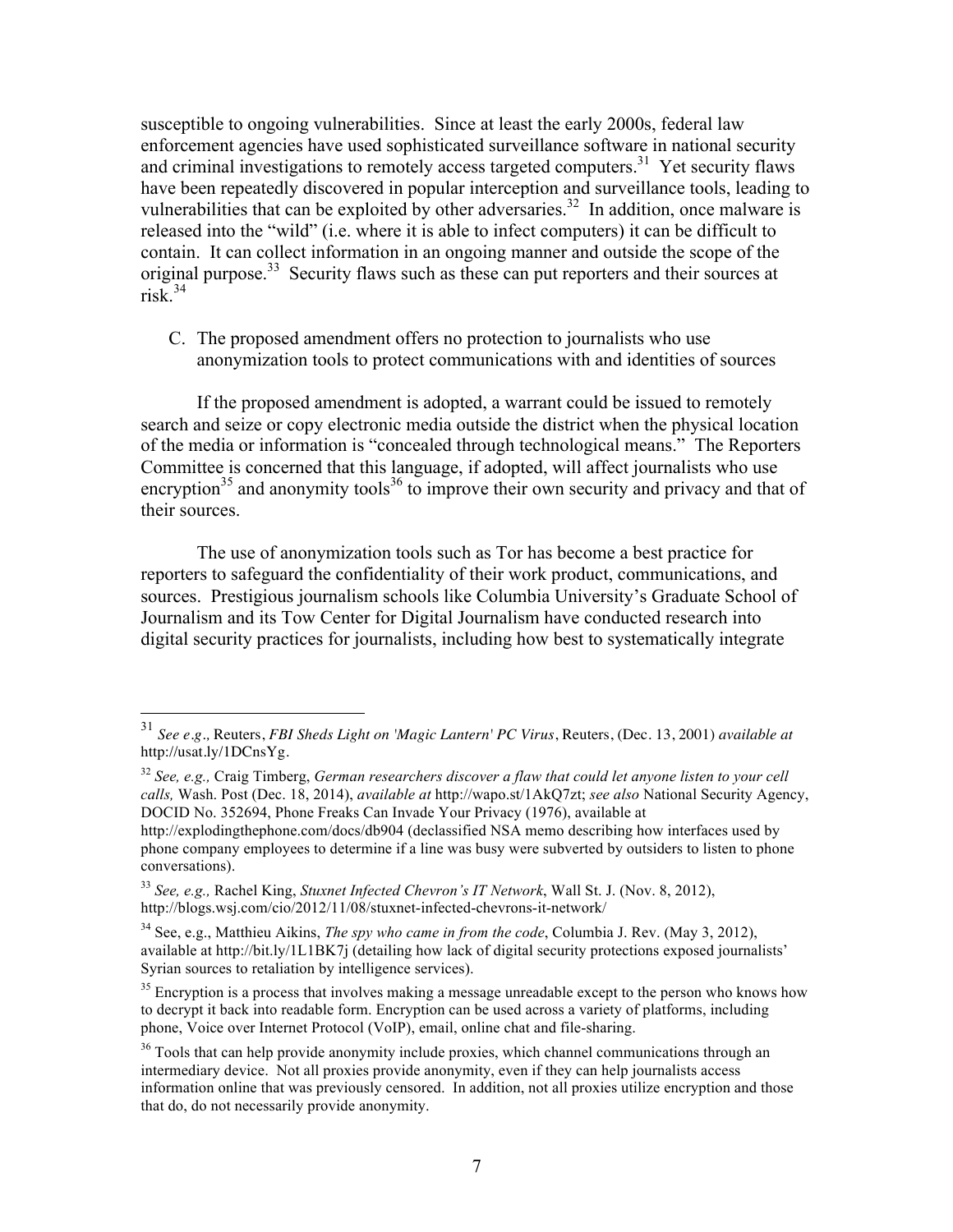digital security trainings in newsrooms and journalism school curricula.<sup>37</sup> The proposed amendment would undermine these best practices because a journalist using anonymization tools could be the target of a remote access warrant to obtain evidence, even if that person is not suspected of criminal activity.

Tor and other anonymizing proxies are widely used by journalists seeking to protect their communications and their sources. These tools are critical for journalists to protect their communications with sources and to carry out their constitutionally recognized role. As currently written, the proposed amendment to Rule 41 could detrimentally impact journalists and erode the confidentiality of their relationships with sources, even when using Tor or other anonymizing tools to obscure identifying information.

## II. **Methods for infecting computers with malware can compromise the credibility of news media.**

The proposed amendment to Rule 41 also fails to appropriately address the manner in which law enforcement can perform remote access searches. News organizations have been used as "covers" for the installation of malware. The impersonation of the news media in order to execute a remote access search contemplated by the proposed amendment to Rule 41 is unacceptable.

Law enforcement can deliver malicious software to their targets in numerous ways. One way is through a watering hole attack, which occurs when custom malicious code is installed on a website that is popular with the target group and which infects the computers of everyone who visits the site. $38$  The FBI, non-state actors, and foreign governments have used this method to surveil sources.<sup>39</sup> A few years ago, the website for the Council on Foreign Relations was the victim of a watering-hole attack.<sup>40</sup> More recently, advertising on the website for Forbes magazine was compromised, resulting in the installation of malware on readers' computers.<sup>41</sup>

Another delivery method for malware is through social engineering, or the practice of obtaining confidential information by the manipulation of legitimate users. In

 <sup>37</sup> *See, e.g.*, Frank Smyth, *Digital Security Basics for Journalists*, Medill National Security Zone, http://bit.ly/LeuRpv; Susan E. McGregor, *Digital Security and Source Protection for Journalists*, Columbia Journalism School (2014), http://bit.ly/1Abz0PT; Chris Walker and Carol Waters, *Learning Security: Information Security Education for Journalists*, Tow Center for Digital Journalism at Columbia Journalism School (Feb. 5, 2015), http://bit.ly/1BXZqCR; Pew Research Center*, Investigative Journalists and Digital Security: Perceptions of Vulnerability and Changes in Behavior* (Feb. 5, 2015), http://pewrsr.ch/1DPwQ9b.

<sup>38</sup> *See, e.g.,* Threat Encyclopedia, TrendMicro, http://bit.ly/1zX6Klf.

<sup>39</sup> *See, e.g.*, Kevin Poulsen, *Visit the Wrong Website, and the FBI Could End Up in Your Computer*, Wired (Aug. 5, 2014), *available at* http://wrd.cm/1As2qfV; see also Kevin Poulsen, *FBI Admits It Controlled Tor Servers Behind Mass Malware Attack*, Wired (Sept. 13, 2013), *available at* http://wrd.cm/1v11NYi.

<sup>40</sup> Michael Mimoso, *Council on Foreign Relations Website Hit by Watering Hole Attack, IE Zero-Day Exploit*, Threatpost (Dec. 29, 2012), *available at* http://bit.ly/1zgXAfE.

<sup>41</sup> Thomas Fox-Brewster, *Forbes.com Hacked In November, Possibly By Chinese Cyber Spies*, Forbes.com (Feb. 10, 2015, 6:44 P.M.), http://onforb.es/1CgbMZw.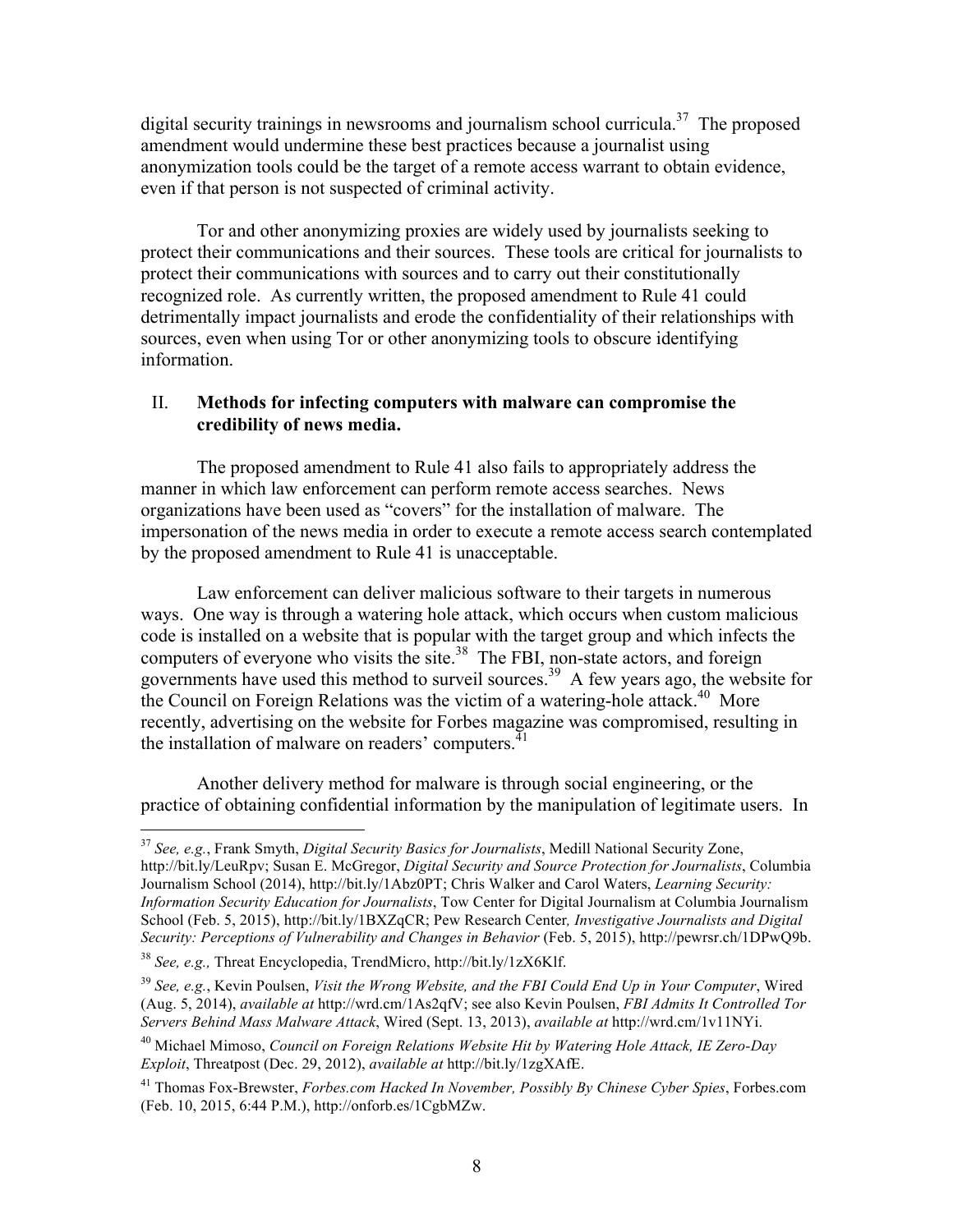2007, the Federal Bureau of Investigation impersonated the Associated Press (the "AP") in order to deliver malware surreptitiously to a criminal suspect in the course of an investigation and thereby trace his location.<sup>42</sup> The FBI sought review from the Office of General Counsel ("OGC") and obtained a Title III warrant from a magistrate judge.

In that case, FBI agents sent a fake AP article to a target suspected of making bomb threats to his school. Once the target clicked on the link, he unknowingly downloaded sophisticated malware, which revealed his computer location and Internet Protocol address, and which helped agents confirm his identity.<sup>43</sup> While the FBI did seek the appropriate warrants it appears that the FBI failed to notify the OGC and the judge that the malware was delivered in the guise of an AP article, with an AP byline, and therefore impersonated a news media organization.

In response, the AP demanded that the FBI cease its impersonation of the news media. AP President and CEO Gary Pruitt said, "In stealing our identity, the FBI tarnishes that reputation, belittles the value of free press rights enshrined in our Constitution and endangers AP journalists and other newsgatherers around the world…[t]his deception corrodes the most fundamental tenet of a free press—our independence from government control and corollary responsibility to hold government accountable."44 Ultimately, this type of action "erodes our ability to gather news by intimidating sources who might otherwise speak freely with our journalists."45

In addition to lacking any safeguards for First Amendment activity, and undermining existing statutory and constitutional protections, the proposed amendment to Rule 41 turns a blind eye to the threat of law enforcement impersonation of the news media in an effort to execute a remote access search. The interests protected by the First Amendment demand that law enforcement not impersonate the news media to facilitate remote access searches. However, under the proposed amendment to Rule 41, law enforcement is not required to disclose how it plans to execute a search when it applies for a remote access warrant. It would be impossible for a judge presented with a request to issue a warrant for a remote access search to understand that First Amendment rights may be implicated, thereby triggering the "scrupulous exactitude" requirement of

 <sup>42</sup> Mike Carter, *FBI confirms it used fake story, denies bogus Times Web link*, Seattle Times (Oct. 28, 2014), *available at* http://bit.ly/1DZSbNR.

<sup>43</sup> See e.g., Ellen Nakashima and Paul Farhi, *FBI Lured Suspect with Fake Web Page, but May Have Leveraged Media Credibility*, Wash. Post (Oct. 28, 2014), *available at* http://wapo.st/1xCpHpk; *see also* Eric Tucker, *Associated Press Demands FBI Never Again Impersonate Media*, Huffington Post, (Nov. 10, 2014)*, available at* http://huff.to/1MovNmw.

<sup>44</sup> Tucker, *supra* n.42.

<sup>&</sup>lt;sup>45</sup> *Id.* As the Reporters Committee stated in a letter to the Attorney General and FBI Director, sent on behalf of 26 media organizations concerning the FBI's impersonation of the AP, using the news media as a cover for remote access searches "endangers the media's credibility and creates the appearance that the media is not independent of the government. It undermines media organizations' ability to independently report on law enforcement. It lends itself to the appearance that media organizations are compelled to speak on behalf of the government." Reporters Comm. for Freedom of the Press, Ltr. to Attorney General Holder and FBI Director Comey (Nov. 6, 2014), *available at* http://www.rcfp.org/sites/default/files/2014- 11-06-letter-to-doj-fbi-regarding-se.pdf.